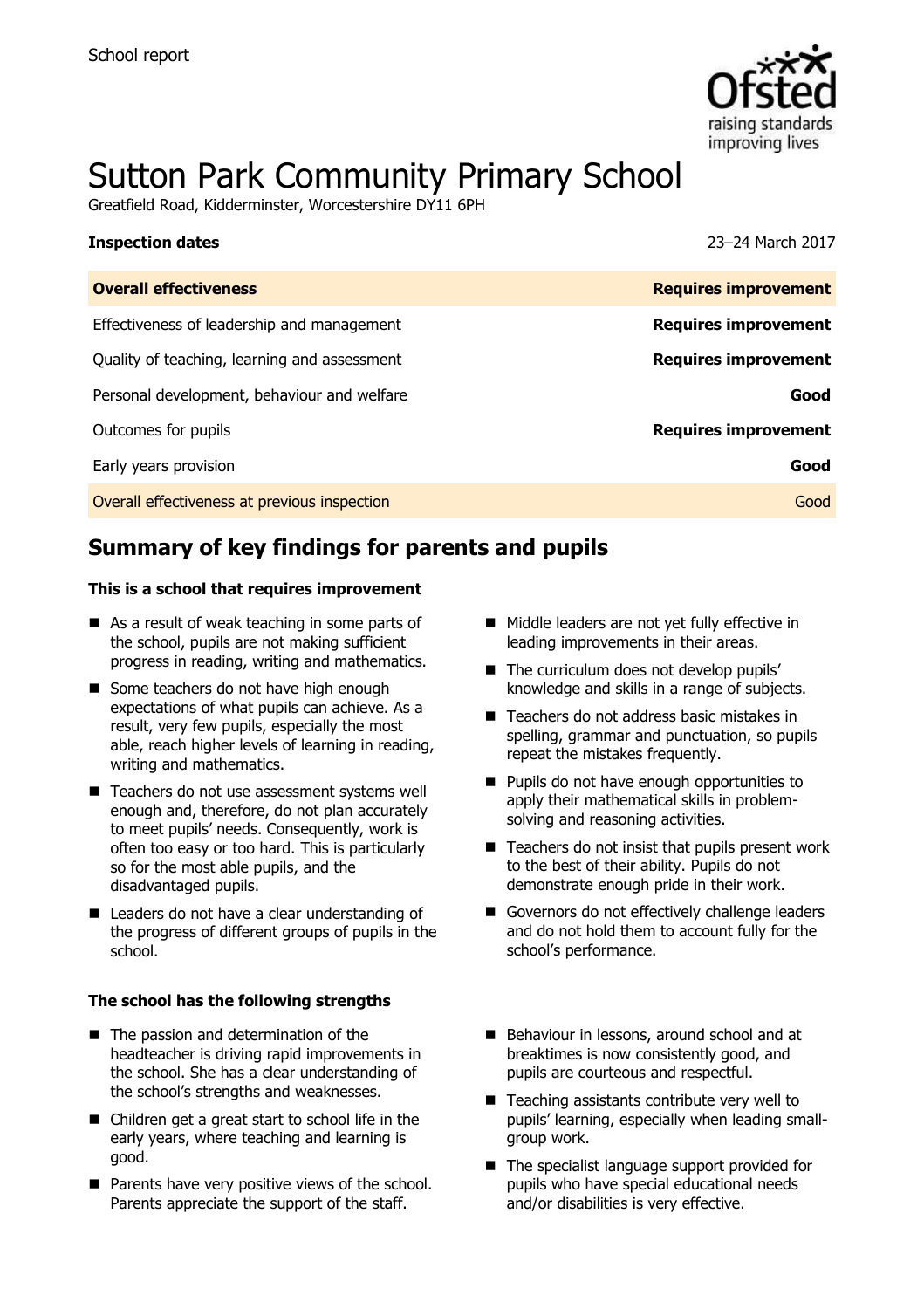

# **Full report**

### **What does the school need to do to improve further?**

- **IMPROVE the quality of teaching, learning and assessment in reading, writing and** mathematics by ensuring that teachers:
	- raise expectations and the level of challenge for all groups of pupils so that they achieve the outcomes of which they are capable
	- use the school's assessment systems accurately to plan work that meets the needs of pupils, especially the most able pupils and disadvantaged pupils, to enable them to make rapid progress
	- address basic misconceptions in grammar, punctuation and spelling
	- provide more opportunities for pupils to apply their mathematical skills in problem solving and reasoning
	- build on the effective extra sessions provided for disadvantaged pupils outside the classroom
	- support pupils in consistently producing their best work.
- Improve the quality of leadership and management by ensuring that:
	- leaders and governors check more carefully on the progress of different groups of pupils, especially the most able pupils and disadvantaged pupils
	- recently introduced assessment systems are further developed and used with greater accuracy to provide correct information about all groups of pupils
	- middle leaders receive more support and training to develop and effectively fulfil their responsibilities
	- governors provide more effective challenge to hold leaders to account
	- the curriculum is planned to provide pupils with more opportunities to develop their skills and knowledge in a range of subjects, including developing their understanding of other faiths and cultures.

An external review of governance should be undertaken in order to assess how this aspect of leadership and management may be improved.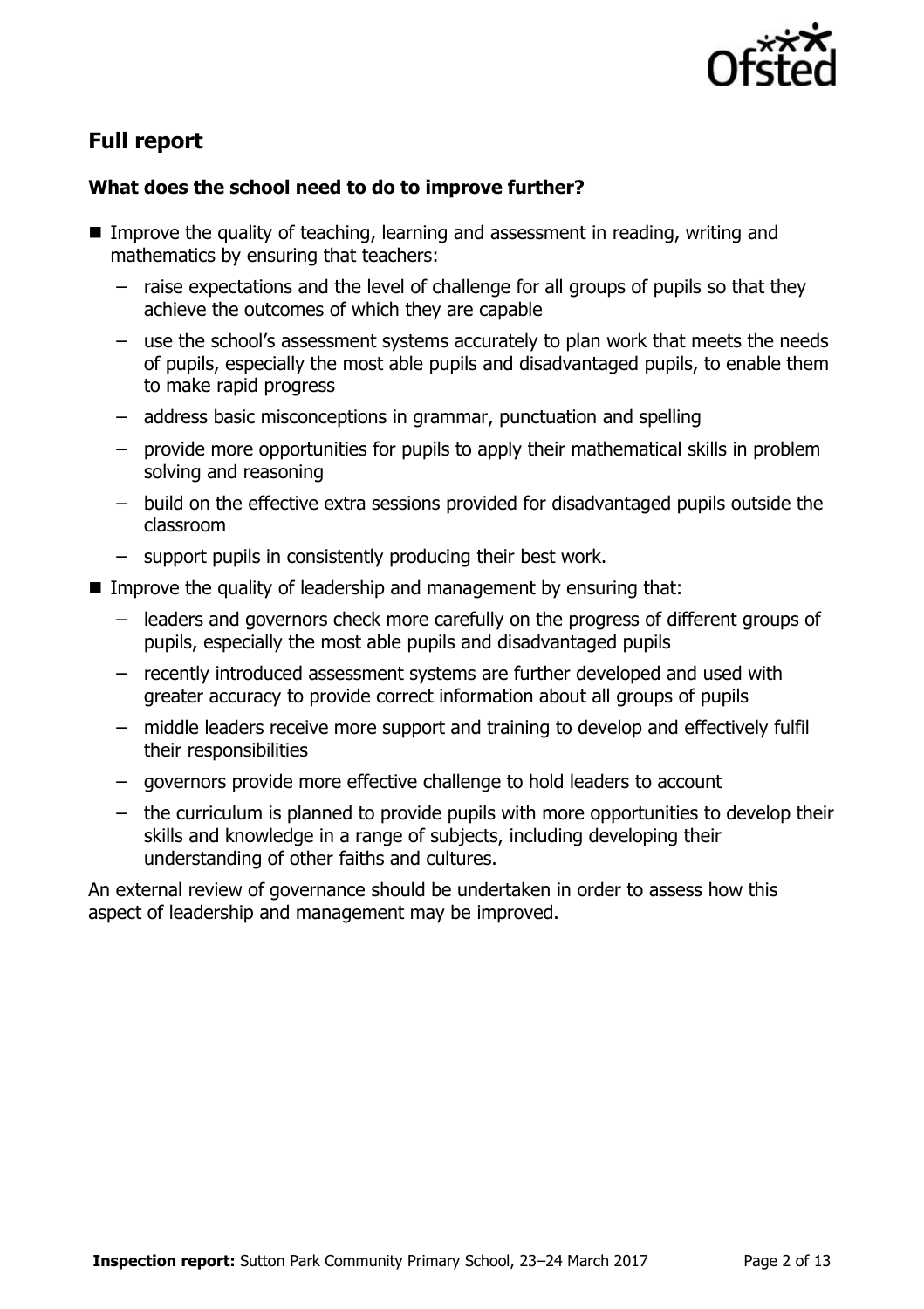

# **Inspection judgements**

#### **Effectiveness of leadership and management Requires improvement**

- Leaders are not vet using the school's assessment systems effectively to track the progress of different groups of pupils. Leaders do not identify pupils who are falling behind quickly enough and, therefore, these pupils do not make the progress of which they are capable. This is especially so for the most able pupils and disadvantaged pupils.
- Leaders have not checked if the assessment systems are being used accurately by teachers. As a result, assessment information provided by the school at the time of the inspection was unreliable.
- Middle leaders, including the newly appointed leader of the early years, are enthusiastic and committed to their roles. However, further support and training is required to enable them to become fully effective. For example, middle leaders do not yet have a clear understanding of the quality of teaching and learning across the school. Progression and the development of learning skills are also inconsistent across the school and have not been addressed.
- Leaders have not developed a whole-school overview of the curriculum. Consequently, leaders do not have a clear understanding of how pupils' skills and knowledge are being developed across the school. Subject leaders have action plans and conduct audits of their subjects, but do not follow up any actions identified. Priorities to develop their subjects are unclear. As a result, the curriculum is not planned well enough so that pupils make good progress.
- Additional funding to support disadvantaged pupils is used effectively to provide additional sessions outside the classroom. Pupils are making good progress in these groups. However, as a result of some weak teaching, disadvantaged pupils do not continue to make the progress of which they are capable in every class.
- British values and pupils' spiritual, moral and social development are promoted well. The school's values underpin British values and pupils have a good understanding of respect and tolerance. A range of extra-curricular opportunities are provided, including sporting and music activities. Archery has been a very popular addition to the activities. However, pupils' understanding of other faiths and cultures is less well-developed.
- The commitment, drive and determination of the headteacher, supported by the deputy headteacher, have ensured that previous issues with behaviour have been eradicated and there is now a calm learning environment across the school.
- The headteacher is highly ambitious for the school and has embraced all the support provided by the local authority. The school is part of a group of schools working together to improve outcomes for pupils, organised by the local authority. Very effective support is being provided through this project and the local authority adviser, and is already leading to improvements in the quality of teaching and learning.
- The headteacher has a clear understanding of the strengths and areas for development in the school. Systems to manage the performance of teachers are in place and are being used to hold teachers to account.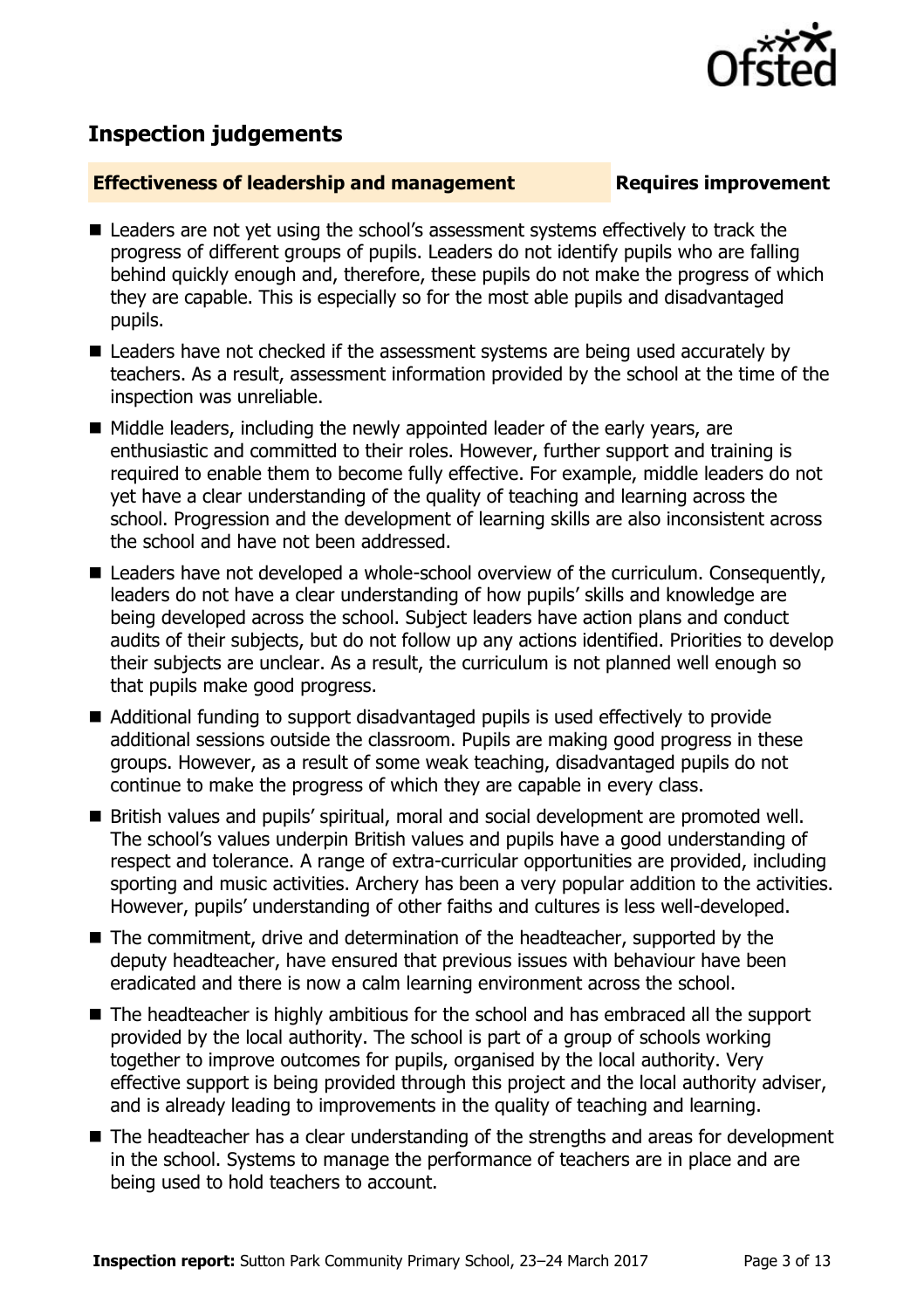

- The additional primary physical education (PE) and sport premium funding is used in a variety of creative and effective ways. The school participates in a range of sporting competitions and is able to access specialist resources, including teaching, at the local secondary school. As a result, more pupils are now taking part in sporting activities. Staff expertise is being developed to provide a better quality of teaching in PE. Talented pupils are also provided with additional opportunities to develop their skills and abilities.
- Special educational needs funding is used effectively to meet the needs of pupils who have special educational needs and/or disabilities. The language unit provides very effective support to pupils. The special educational needs coordinator has a clear overview of how to develop the provision for pupils who have special educational needs and/or disabilities.

#### **Governance of the school**

- Leaders inform governors about the key areas of school performance. However, governors do not receive enough reliable information to enable them to form an accurate view about the quality of the school's work. Although improving, governors do not effectively challenge school leaders or hold them to account fully for the performance of the school.
- Governors are aware of how the additional funding the school receives is used. They ask questions to check that the funding is improving outcomes for pupils. However, governors do not challenge leaders sufficiently, especially about the performance of disadvantaged pupils.
- Governors are committed to improving outcomes for all pupils in the school and work closely with the school's leaders. Governors have a range of relevant skills and understand their statutory roles and responsibilities.
- The school's safeguarding arrangements are checked by the governors and are effective. Governors receive up-to-date training on safeguarding and have a good understanding of this aspect of the school's work. The safeguarding governor is new to the role, but is gaining knowledge rapidly.
- Governors understand how systems to check how teachers are performing are used in school and receive appropriate reports about the quality of teaching and learning.

### **Safeguarding**

- $\blacksquare$  The arrangements for safeguarding are effective.
- **Pupils show a strong understanding about how to keep themselves safe. Visitors to the** school, such as the local policeman, support their learning about safety. E-safety is taught well and pupils of all ages know how to keep themselves safe online. Parents have confidence in the school's ability to keep pupils safe. In the Ofsted online questionnaire, many parents praised the school's work to support pupils' social and emotional well-being.
- Staff receive regular safeguarding training and have a clear understanding of the school's policies and procedures. A high priority is placed on keeping pupils safe. Appropriate checks are made on staff, volunteers and visitors to the school to ensure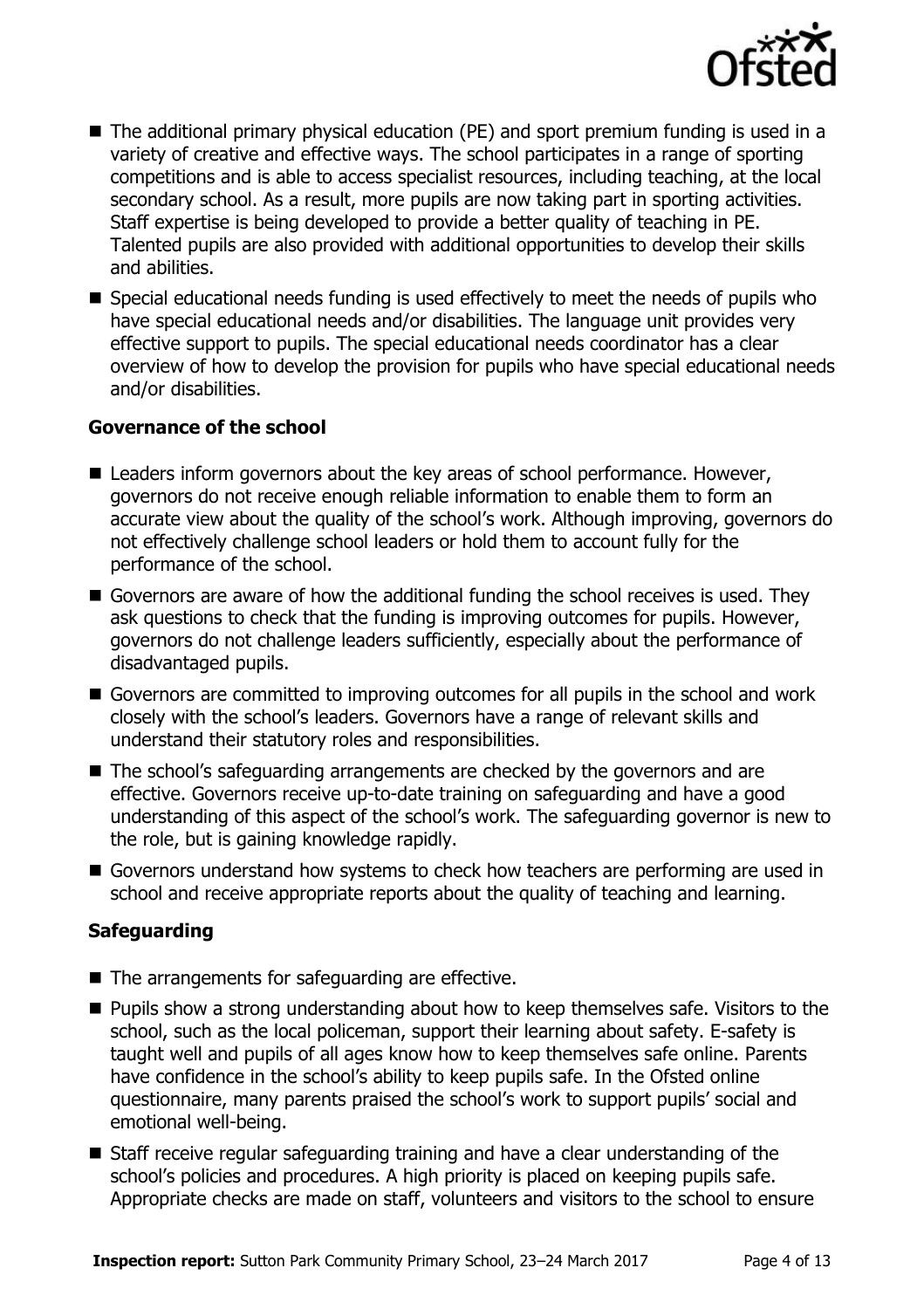

that no risk is posed to pupils' safety. Safety checks are undertaken around the school and detailed risk assessments are in place.

#### **Quality of teaching, learning and assessment Fig. 2.1 Requires improvement**

- There is a lack of consistently good teaching, learning and assessment across the school. As a result, over time pupils do not make the progress of which they are capable in reading, writing and mathematics. This is especially so for the most able and disadvantaged pupils.
- Leaders' actions to improve teaching are beginning to have an impact. The local authority is providing effective support to the school to develop the quality of teaching and learning, but more needs to be done.
- Assessment systems are still relatively new to the school and some teachers do not understand how to use them to plan work to meet pupils' needs. In some year groups, pupils are making limited progress because teachers do plan work which builds on what pupils can already do.
- Some teachers do not have high enough expectations of what pupils can achieve. Planning often results in pupils being offered tasks that they have previously undertaken successfully. This means that pupils' thinking is not deepened by tasks which challenge them sufficiently. This is particularly so for the most able pupils. Consequently, very few pupils achieve higher levels of learning.
- On occasion, teaching confuses pupils. For example, some teachers give too many expectations of what to complete in one piece of work and, therefore, pupils do not understand what they should be focusing on. On the other hand, some teaching makes the work far too easy for pupils. Teachers give the pupils so much help that they are not given the opportunity to think for themselves.
- Across the school, there is a lack of clear development of skills in writing and mathematics. Expectations in some younger year groups are higher than older ones. Some teachers are not planning work which is of a high enough level for their year group.
- In writing books, there are a number of examples of basic errors in spelling, punctuation and grammar that some teachers are not addressing. Some teachers do not make sure that pupils review their mistakes and, as a result, they are repeated. This limits pupils' progress in writing.
- In some year groups, pupils do not have sufficient opportunities to develop their problem-solving and mathematical reasoning skills. These teachers focus on teaching basic mathematical skills, but do not give pupils the chance to apply these skills in wider mathematical challenges. Consequently, pupils, especially the most able, are not making as much progress as they should.
- On occasions, teachers do not insist that pupils present work to the best of their ability. This means that pupils are not routinely encouraged to take pride in their work, which leads to some pupils not working hard enough, limiting their progress.
- **Pupils who receive additional support outside the classroom, including disadvantaged** pupils, are making good progress in these sessions. However, some teachers do not build on the effectiveness of this support in the classroom because these teachers do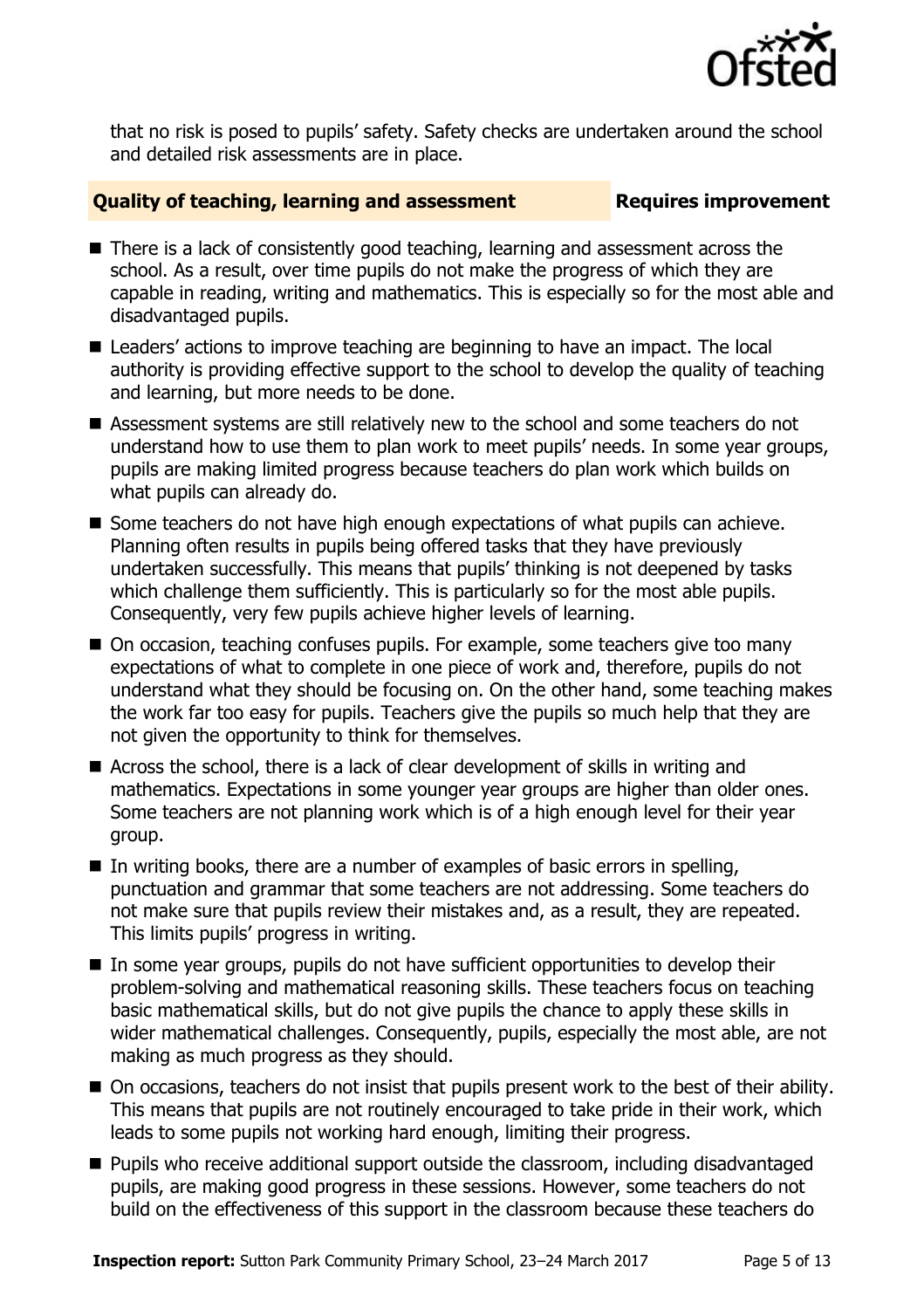

not have a clear enough understanding of the pupils' needs.

- Where teaching is stronger, pupils are challenged to think deeply for themselves. Teachers use probing questions to assess what pupils know, and then further questioning moves their learning forward rapidly.
- The majority of teachers have the highest expectations of behaviour. Pupils show great respect and strive to achieve their best. In classes where teaching is the strongest, pupils demonstrate great pride in their work and books show that all groups of pupils are making good progress in reading, writing and mathematics.
- Teaching assistants contribute effectively to pupils' learning. They question pupils well to develop their learning and support pupils to think for themselves.

#### **Personal development, behaviour and welfare Good**

#### **Personal development and welfare**

- The school's work to promote pupils' personal development and welfare is good.
- **Pupils are extremely proud of their school and show ambition and desire to be the best** they can be. This is an ethos which leaders and staff instil into all pupils. The school has a strong focus on supporting pupils' social and emotional development. Staff receive specialist training to support pupils, and the nurture room provides additional support for those pupils who need it. Pupils say that staff always take time to listen to them.
- A wide range of trips and visits develops pupils' independence, including residential visits for pupils in Years 2, 4 and 6. The 'Pride in Kidderminster' project gave Year 6 pupils the opportunity to undertake a public survey which developed their confidence. A breakfast club provides effective care for pupils, and there are a range of clubs for pupils to take part in after school.
- Pupils are given a range of opportunities to take responsibility. A school council is elected and is given the opportunity to visit other school councils in different schools. The school council members reflect on the feedback given to them from other schools about their work. They have developed their own 'self-evaluation' which identifies where they can improve further still.
- 'Official helpers' are elected fortnightly in each class. Pupils take great pride in this responsibility. Play leaders and the sports crew also lead games and activities for younger pupils at breaktimes.
- There are regular opportunities for pupils to reflect on any issues which might arise in their class or, indeed, in the wider world. Classes keep their own reflection diaries to record their thoughts, feelings and opinions.
- **Pupils from across the school were very clear about healthy eating. They are** encouraged to make healthy choices and a 'healthy eating' week takes place.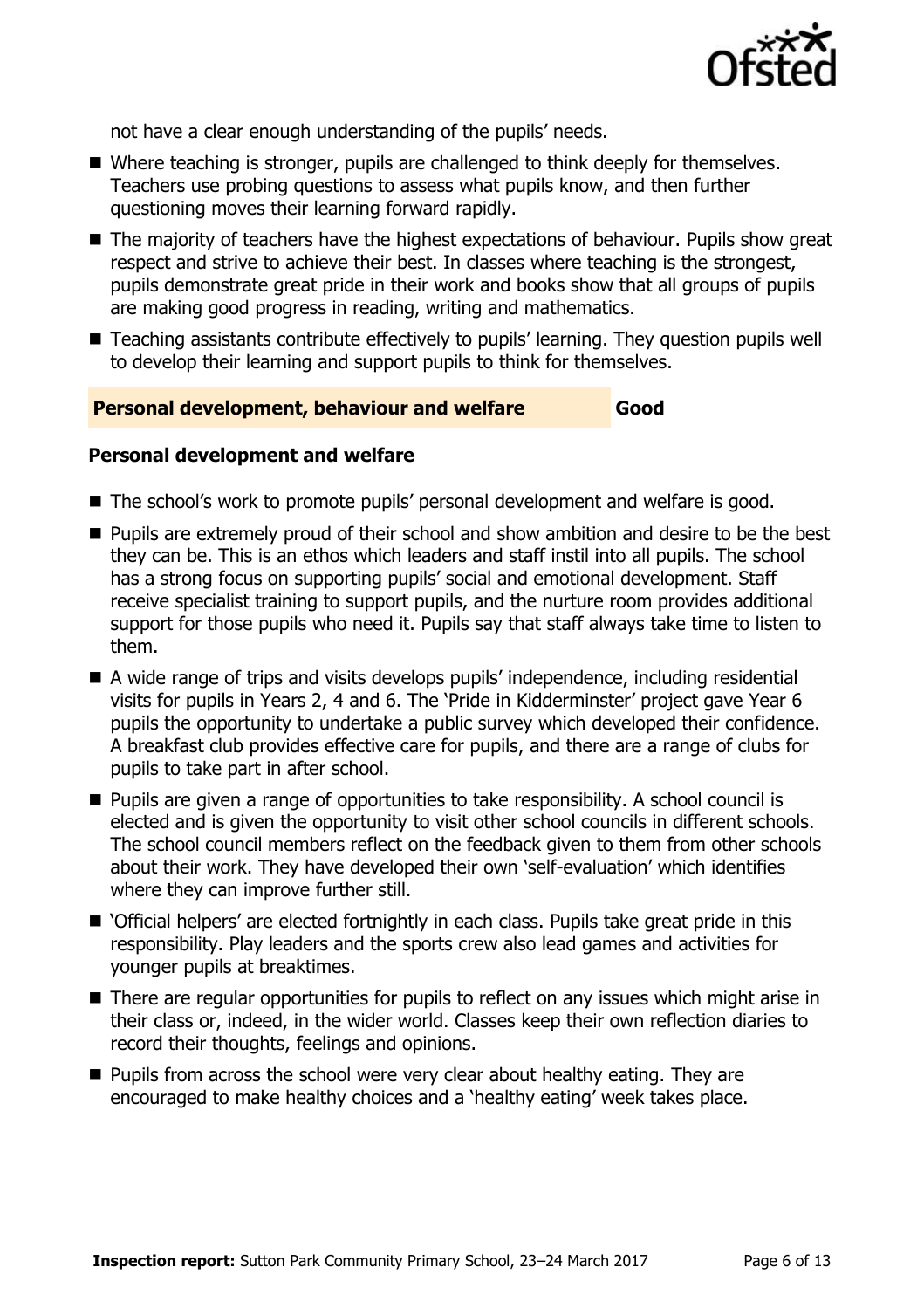

#### **Behaviour**

- The behaviour of pupils is good.
- Leaders work hard to improve attendance. Pupils are very keen to achieve the rewards for 100% attendance, which include special treats, such as meals in local restaurants. Classes are rewarded if the whole class achieves 100% attendance, which encourages pupils to work together as a team. The school provides a minibus collection for some families who need additional support to get pupils to school, and no holidays in term time are authorised. Leaders take all possible actions to tackle poor attendance. As a result, attendance figures are now improving and are close to national averages.
- Significant improvements in behaviour have been successfully achieved since the additional inspection in September 2014. Leaders monitor behaviour incidents with rigour. Leaders set very high expectations of behaviour and pupils have a very clear understanding of these expectations, and the rewards and sanctions in place. Pupils look forward to tea and cake with the headteacher if they are awarded with a 'sparks' certificate in the Friday assembly. A 'golden lunch' is provided at the end of term for those pupils who have shown outstanding behaviour and achievement over the term.
- Behaviour around the school and at breaktimes is very good. Pupils walk around school in a calm and orderly way. They show respect to one another and to adults. Pupils enjoy playing with friends from different year groups and show genuine care towards one another.
- $\blacksquare$  Pupils have a clear understanding of what bullying is and what to do if they feel they are being bullied. This includes cyber bullying. However, pupils say that bullying rarely happens and, if it does, teachers sort it out very quickly. These pupil views are supported by the views expressed by parents who responded to the Ofsted online questionnaire.

### **Outcomes for pupils Requires improvement**

- Leaders do not use the school's own assessment systems well enough to track the progress of different groups of pupils in reading, writing and mathematics. Leaders do not identify pupils who are falling behind quickly enough and, therefore, these pupils are not making the progress of which they are capable.
- Work currently in English and mathematics books show that the most able pupils in some classes are not making sufficient progress. This is because the expectations of some teachers are too low.
- The current progress of disadvantaged pupils is below that of other pupils across most year groups. While disadvantaged pupils are being effectively supported in small-group sessions outside the classroom, some teachers are not building on this learning. As a result, disadvantaged pupils are not making enough progress in reading, writing and mathematics.
- $\blacksquare$  In 2016, pupils' progress at the end of key stage 2 was broadly in line with national averages in reading and mathematics. However, progress in writing was well below the national average. No pupils in 2016 achieved a greater depth of learning in writing or mathematics, and only a very small proportion achieved a greater depth of learning in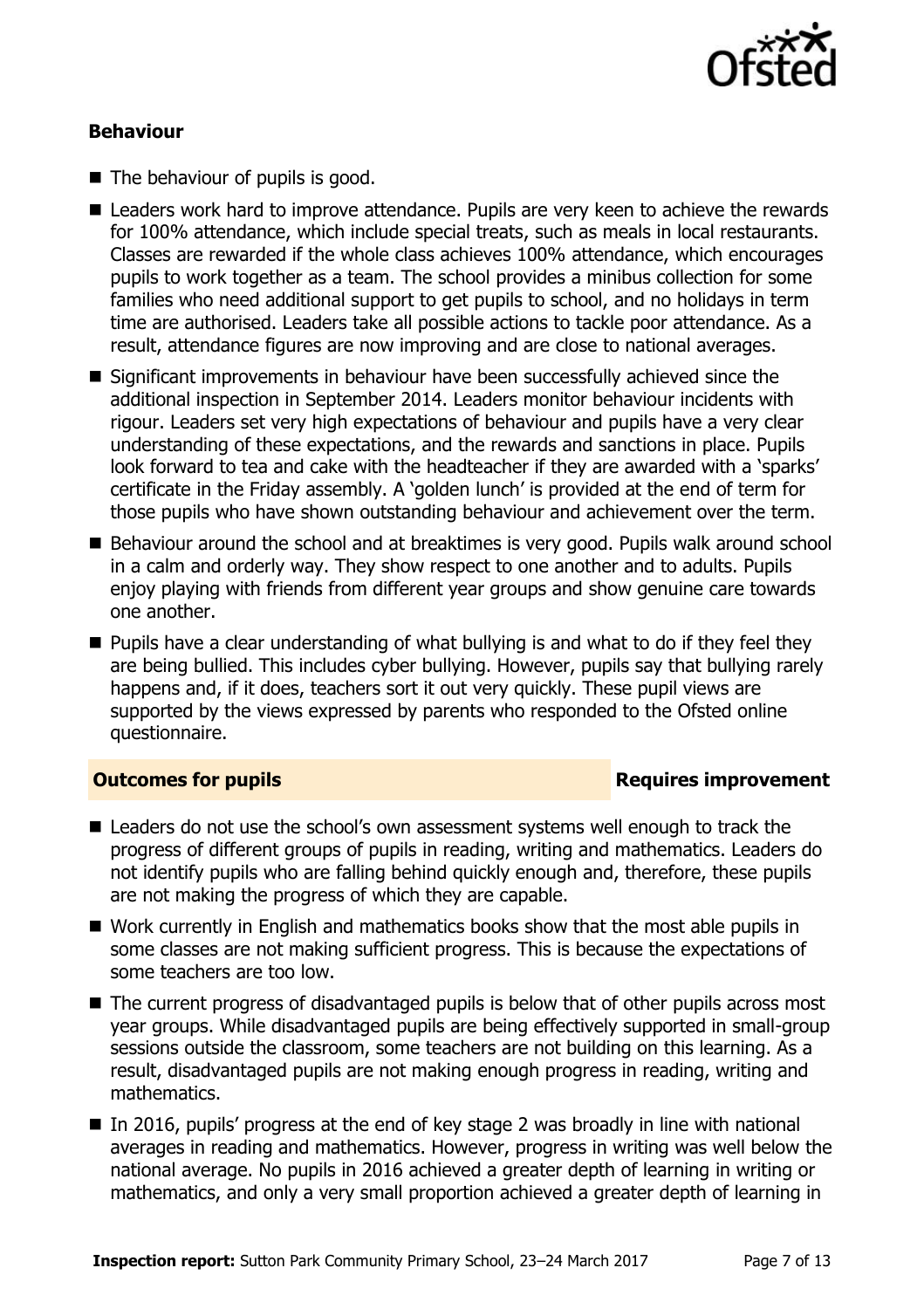

reading.

- The proportions of pupils achieving the expected levels of attainment at the end of key stage 1 in 2016 were below national averages in reading, writing and mathematics. No pupils achieved a greater depth of learning in any of these subjects.
- The proportions of pupils achieving the expected standard in the phonics screening check in Year 1 have risen over the last three years. However, outcomes remain below national averages.
- Pupils who have special educational needs and/or disabilities are being supported effectively, especially those in the specialist language unit. Consequently, these pupils are making at least expected progress, and some are making good progress.
- No assessment information is available for subjects other than reading, writing and mathematics. However, work in books currently shows that pupils are not making sufficient progress in the wider curriculum.

#### **Early years provision Good Good**

- Teaching in the early years is good. Staff plan purposeful learning activities that are well matched to children's needs. Staff ensure that children have opportunities to develop their learning across all areas of the early years curriculum. Every opportunity is taken to develop children's learning.
- Children are confident, happy and independent learners. They are inquisitive, and the very effective early years provision enables them to learn through independent play activities, which are very well matched to the individual needs of the children.
- There is a strong focus on developing children's communication and language skills in the early years. All staff show children how to use language very effectively. As a result, children's progress in this area is particularly good.
- The outdoor learning environment provides high-quality resources which are carefully maintained. This bright and stimulating learning environment further supports children's learning.
- Assessments of children's learning are detailed, and all staff contribute to them. The effective assessments ensure that planning builds upon children's learning. As a result, children are making good progress across the early years. Children are exceptionally well prepared for Year 1.
- Children enter the early years with skills and knowledge below those typically expected for their age. At the end of the Reception Year, the proportions of children achieving a good level of development have been at or above national averages for the last three years. This represents good progress being made across the early years.
- Very effective induction procedures ensure that children settle quickly into school life. Children visit school prior to starting, and parents make 'helping hands' which are used to help children who are finding separation from their parents difficult. Home visits are undertaken to further support the induction of some children.
- Parents are encouraged to contribute to children's 'learning journeys'. The early years staff work with a range of agencies, such as the speech and language therapy services,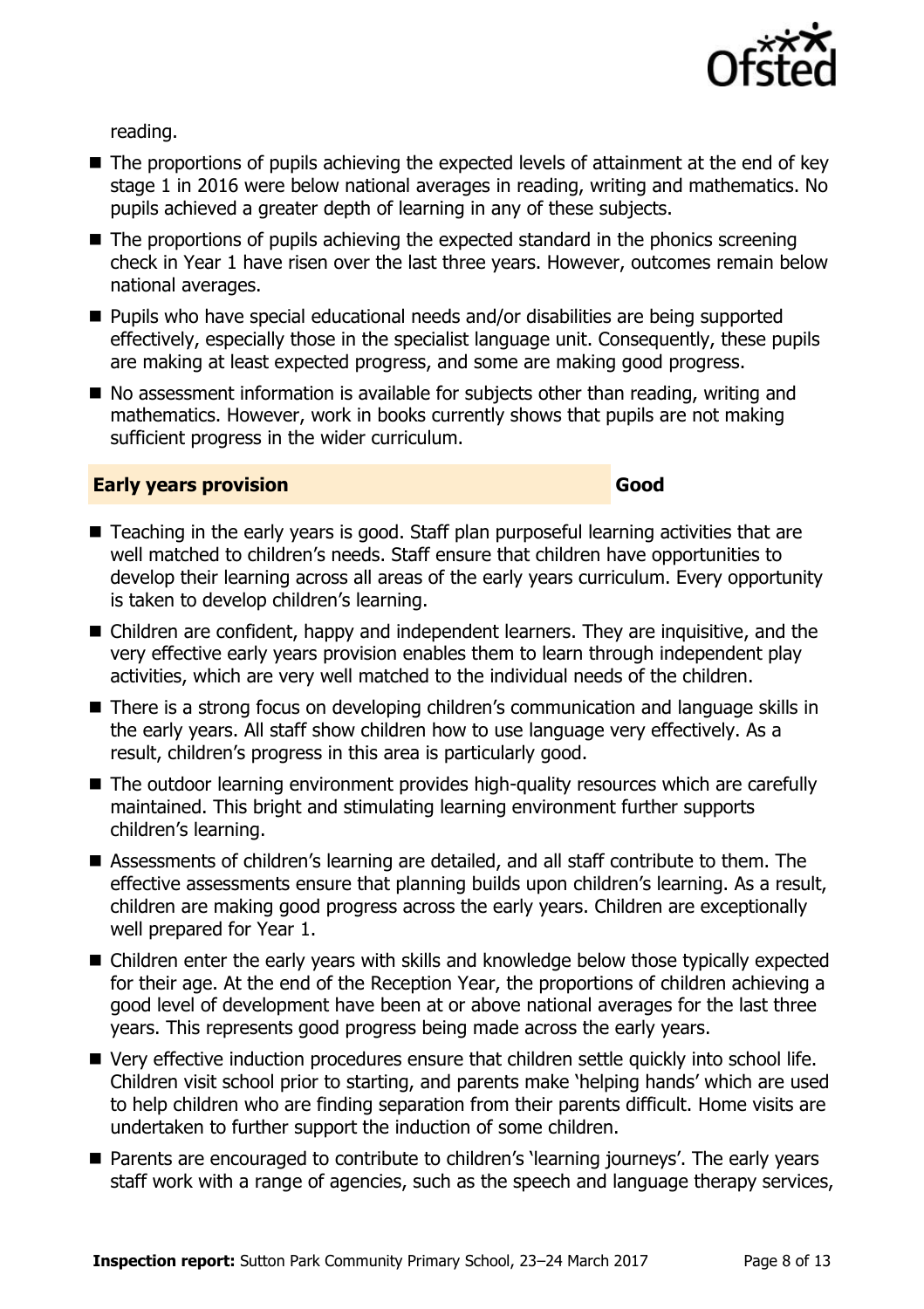

to support children's needs.

- All safeguarding and welfare requirements are met. There is appropriate paediatric first aid provision, risk assessments are carried out and the early years area is safe and secure.
- The early years leader is relatively new to the role. She has a clear understanding of the strengths and areas for development in the early years. However, support and training is required to further develop the leadership of the early years, including the monitoring of the teaching and learning.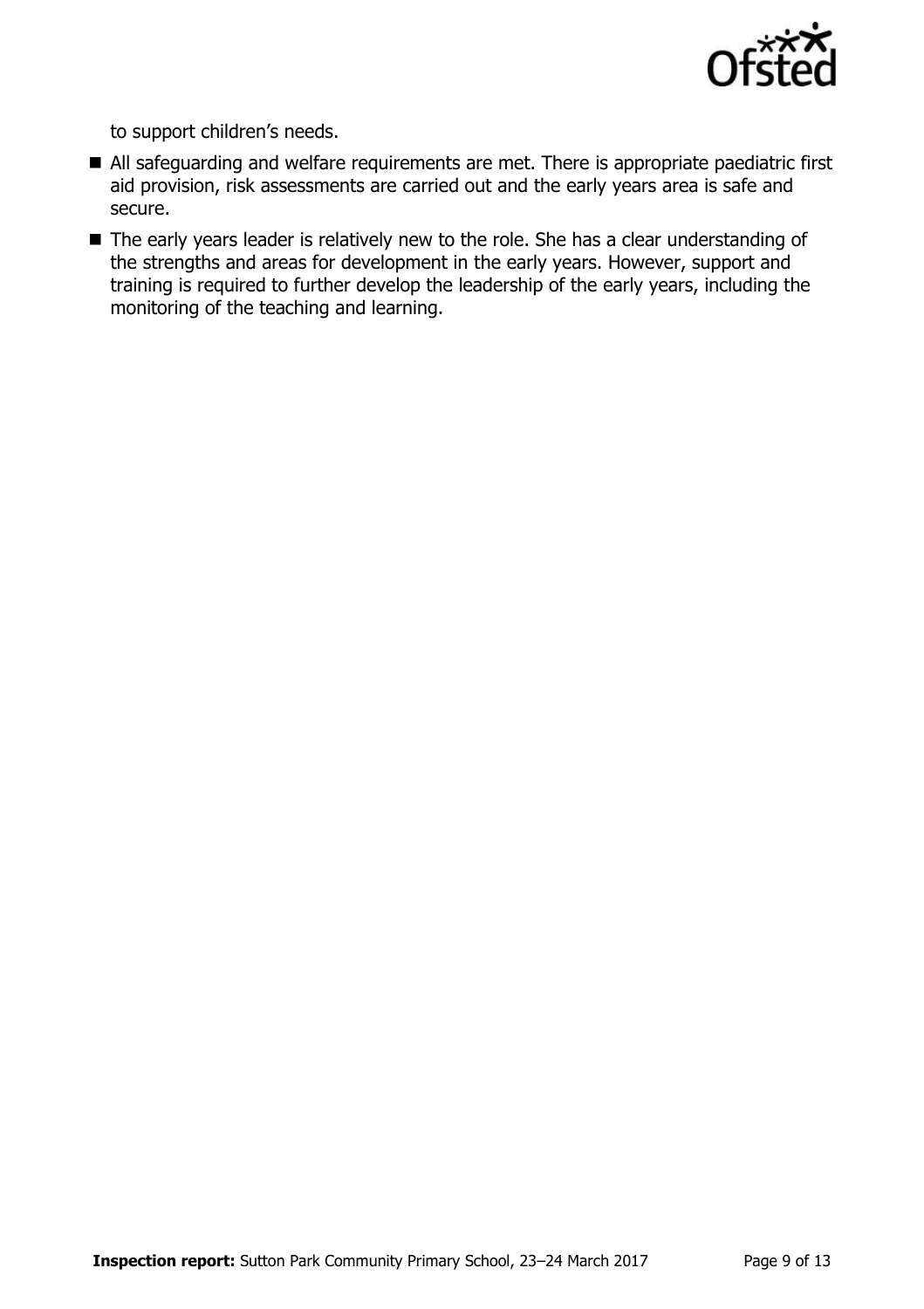

# **School details**

| Unique reference number | 135075         |
|-------------------------|----------------|
| Local authority         | Worcestershire |
| Inspection number       | 10025402       |

This inspection was carried out under section 8 of the Education Act 2005. The inspection was also deemed a section 5 inspection under the same Act.

| Type of school                      | Primary                        |
|-------------------------------------|--------------------------------|
| School category                     | Community                      |
| Age range of pupils                 | 3 to 11                        |
| <b>Gender of pupils</b>             | Mixed                          |
| Number of pupils on the school roll | 242                            |
| Appropriate authority               | The governing body             |
| Chair                               | Mrs Penny Cooper               |
| <b>Headteacher</b>                  | Miss Angela Crawley            |
| Telephone number                    | 01562 67742                    |
| Website                             | www.suttonparkcommunity.co.uk  |
| Email address                       | office@suttonpark.worcs.sch.uk |
| Date of previous inspection         | 7-8 November 2012              |

### **Information about this school**

- The school meets requirements on the publication of specified information on its website.
- Sutton Park Community Primary School is an average-sized school.
- The proportion of disadvantaged pupils, those who are supported by the pupil premium funding, is average.
- The proportion of pupils from minority ethnic groups is well below average.
- $\blacksquare$  The school has a specialist language unit.
- The proportion of pupils who have special educational needs and/or disabilities is slightly above the national average. The proportion of pupils who have statements of special educational needs or education, health and care plans is above the national average.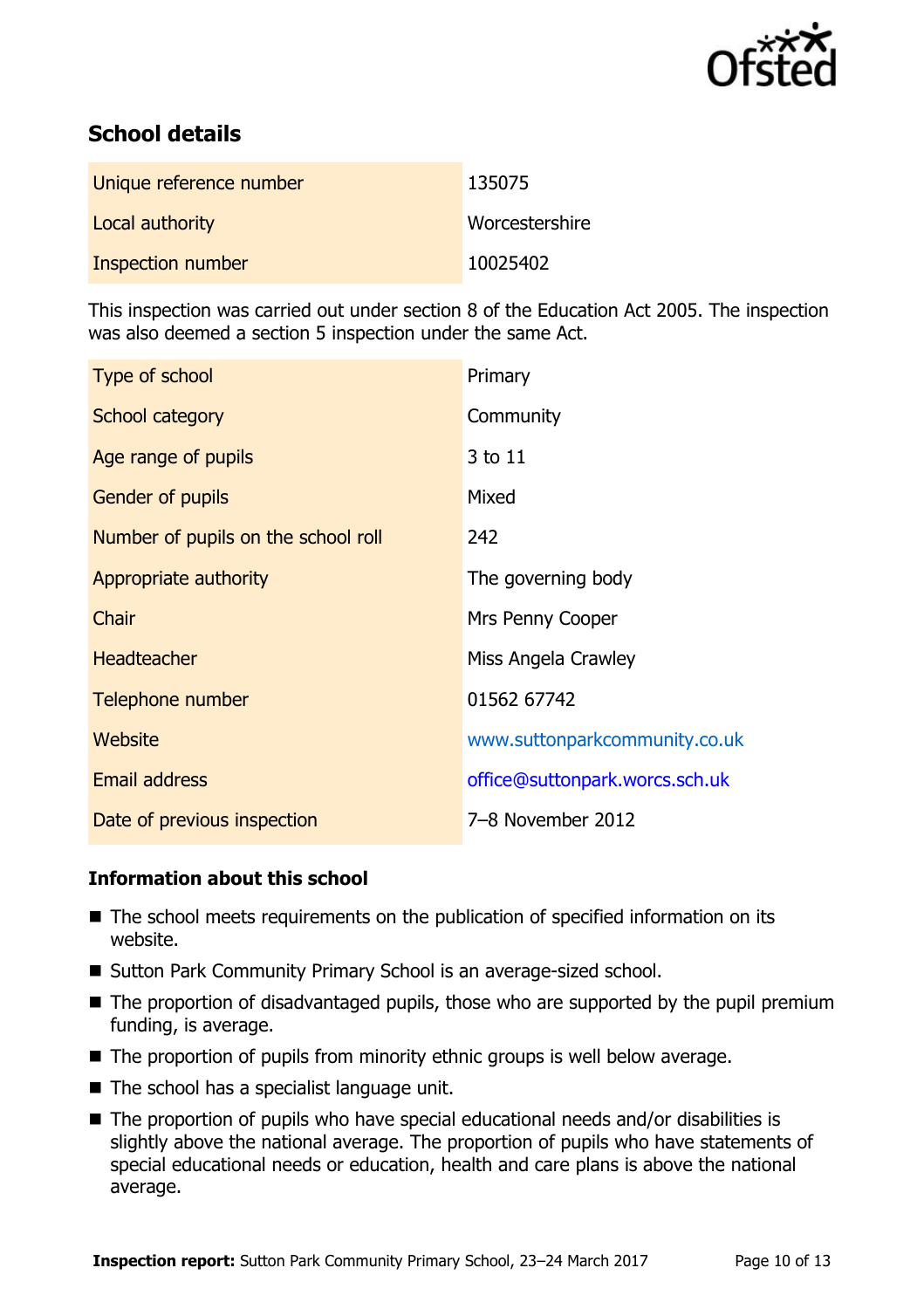

- A breakfast club is run for the pupils.
- The school meets the government's current floor standards, which are the minimum expectations for pupils' progress in reading, writing and mathematics for pupils by the end of Year 6.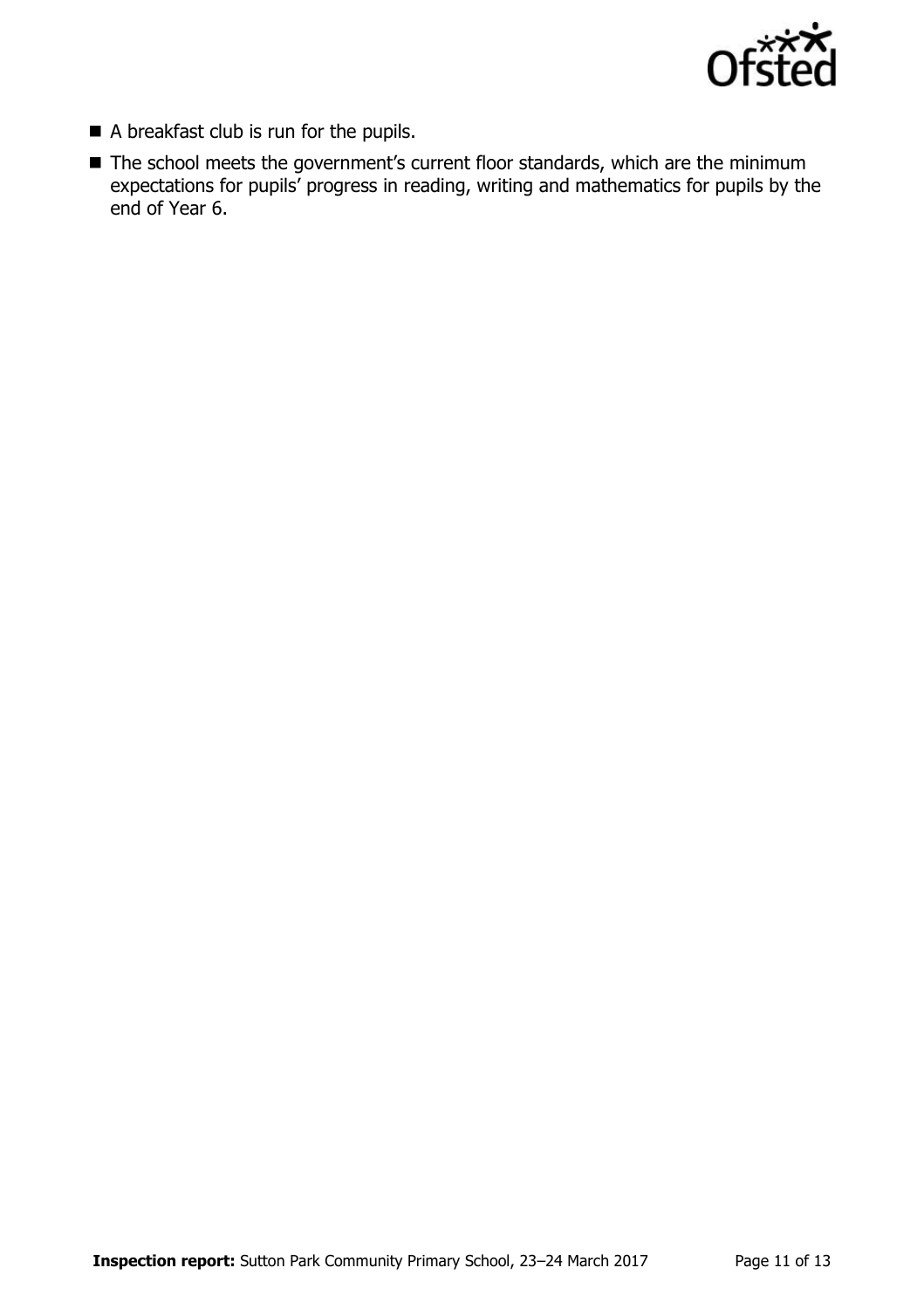

# **Information about this inspection**

- Inspectors observed teaching and learning in all classes. Some of the observations were carried out jointly with the headteacher.
- Inspectors met with pupils, heard a selection of pupils read and observed pupils at breaktimes and lunchtimes.
- Inspectors met with the headteacher, the leader of provision for special educational needs, the early years leader and middle leaders with subject responsibilities. The lead inspector met with members of the governing body and spoke to a representative of the local authority.
- A range of pupils' books from all year groups and a range of subjects were looked at.
- A number of documents were considered, including the school's self-evaluation and improvement plans. Inspectors also considered information about pupils' progress, behaviour, attendance and safety.
- Inspectors took account of 57 responses on the Ofsted online questionnaire, Parent View. Inspectors spoke to a number of parents before school. There were 80 responses to the online pupil questionnaire which were considered.
- Inspectors reviewed 26 responses to an inspection questionnaire returned by staff.

#### **Inspection team**

| Ann Pritchard, lead inspector | Her Majesty's Inspector |
|-------------------------------|-------------------------|
| <b>Sarah Ashley</b>           | <b>Ofsted Inspector</b> |
| <b>Michael Appleby</b>        | <b>Ofsted Inspector</b> |